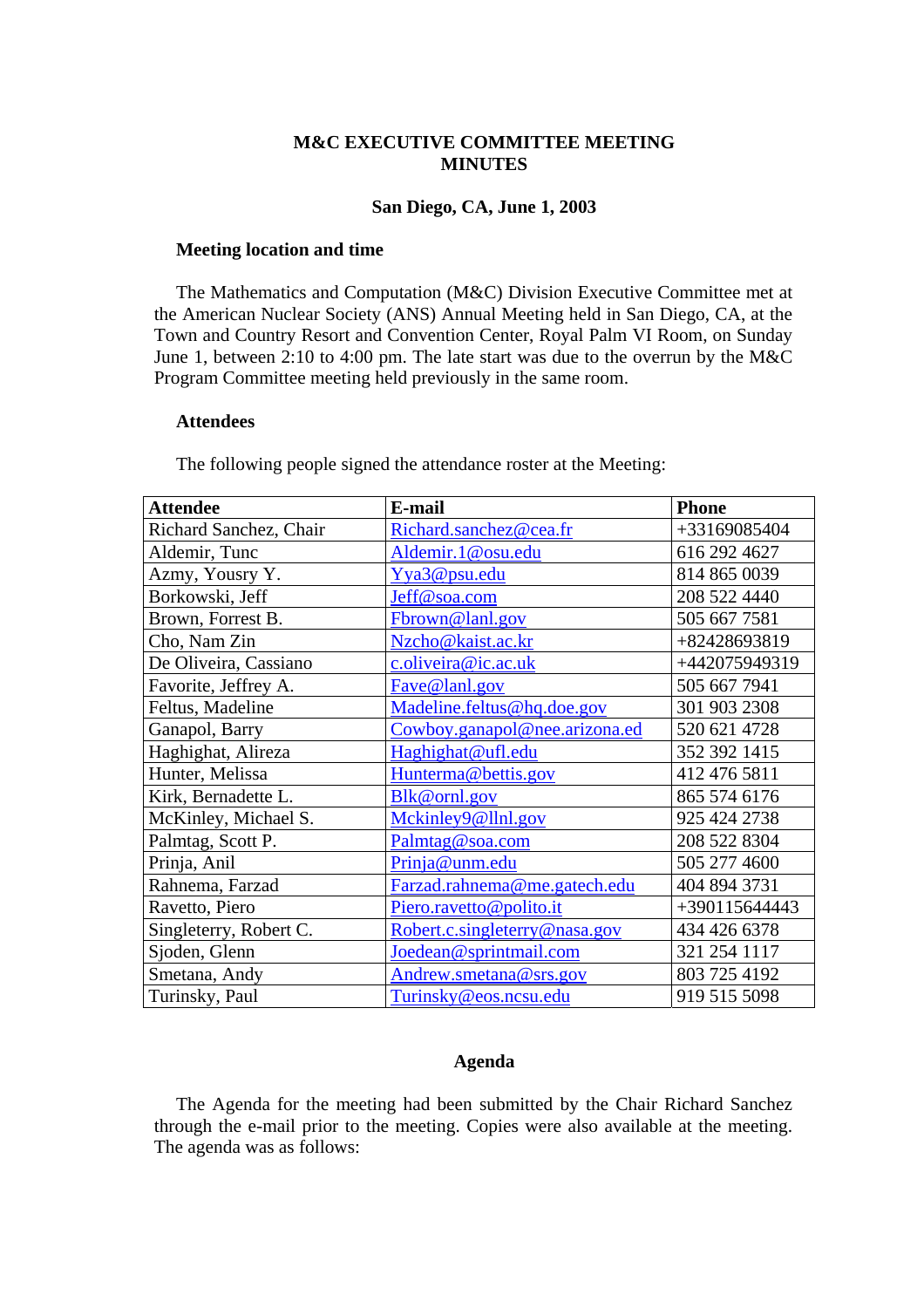### AGENDA

## Executive Committee Meeting Mathematics and Computation Division American Nuclear Society Sunday, June 1, 2003

- 2-4 pm, Town and Country Resort and Convention Center, Royal Palm VI Room
- 1. Call to order and announcements (Richard Sanchez)
- 2. Secretary's report (Piero Ravetto)
	- Approval of minutes from the Washington meeting
- 3. Treasurer's Report (Glenn Sjoden)
- 2003 budget discussion and approval
- 4. Nominating Committee (Forrest B. Brown)
	- Results of elections
- 5. Honors and Awards (Paul Turinsky)
	- M&C candidates to Fellow of ANS
	- Pomraning Award (M&C2003)
- 6. Publicity (Todd Palmer)
	- Newsletter
	- MCD Web Site
- 7. Program Committee Report (Anil Prinja)
- 8. M&C 2003 Topical Meeting. Final Report (Yousry Azmy)
- 9. Standards (Andy Smetana)
- 10. Membership (Madeline Feltus)
- 11. Joint Benchmark Committee Report (Barry Ganapol)
- 12. Old Business
	- Dannel Scholarship (Farzad Rahnema)
	- Amendments of MCD Bylaws:
		- a) Special Committee Report

b) Election and term duration of Chairs for Standing Committee: Bill Martin  $+$  all.

13. New Business

- New PDC matrix (B. Kirk or R. Sanchez for R. Blomquist)
- Short and Long Range Operations Plan. General Discussion.
- Publication Guidelines and criteria  $(A, Prinja + all)$

### **Minutes**

### 1. **Call to order and announcements**

The meeting was opened by the Chair Richard Sanchez at 2:10 pm. The Chair made the following announcements:

- The Vice Chair Roger Blomquist is unable to participate to the meeting due to fund cuts by the Laboratory;
- The M&C Sushi Sub-Committee will keep the tradition also at this Annual ANS Meeting, convening at the reception hall at 7:30 pm;
- Five sessions have been organized by the Division at this meeting: Particle Transport Methods in Medical Applications (Monday pm), Mathematical Modeling: General (Tuesday pm), Transport Methods and Applications: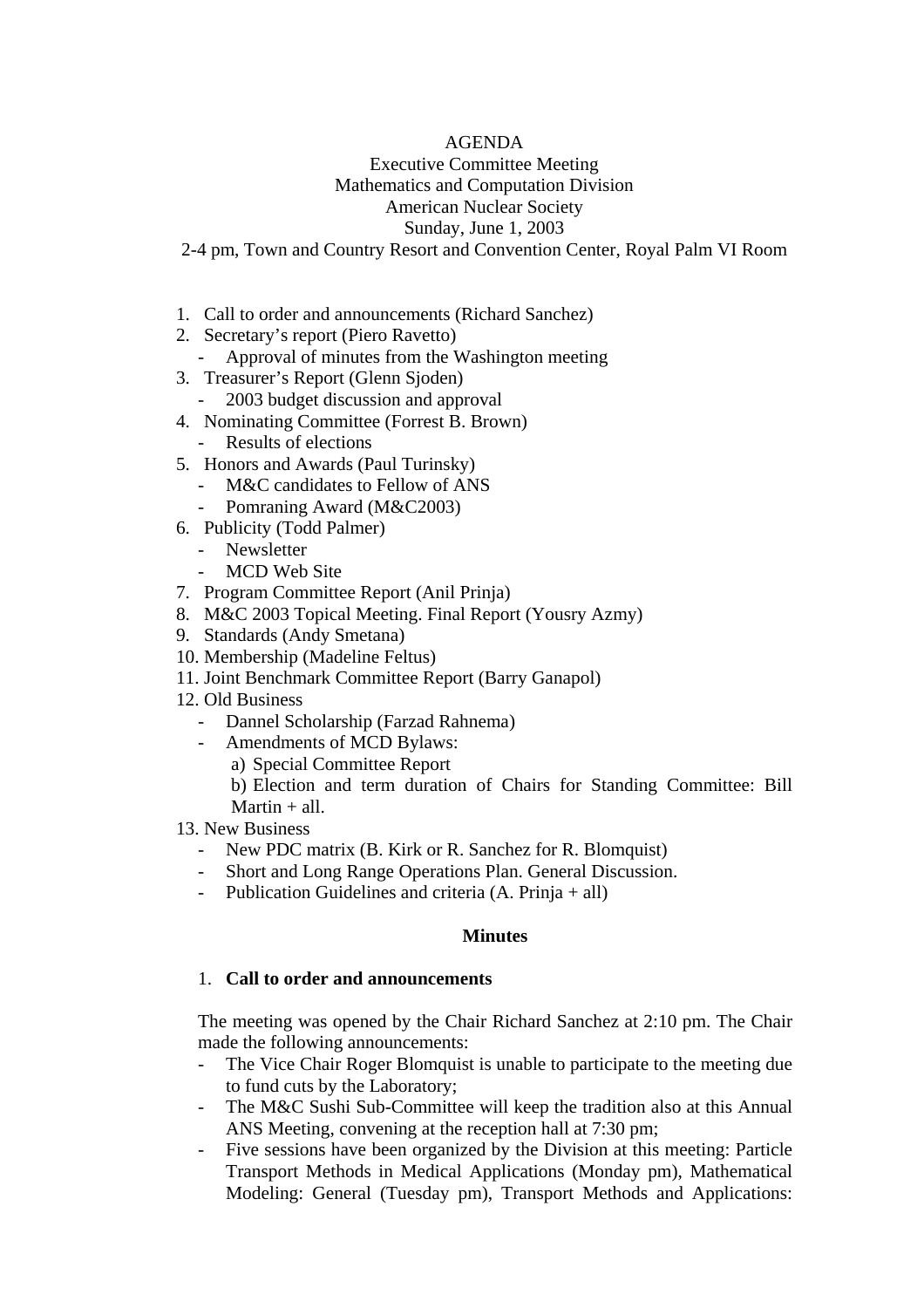General (Wednesday am); ANS Joint Benchmark Committee Benchmarks and Related Efforts (Monday pm) Current Issues in Computational Methods – Roundtable (Tuesday pm).

- Students from the ANS/Berkeley Section have asked to present a report on the recent Student Conference at Berkeley;
- Students from the organizing Committee of the forthcoming Student Conference to be held in Madison, WI, have asked to report to the committee on the organization process and ask for financial support;
- The Chair Richard Sanchez asks the new officers to introduce themselves and thanks those who are to go out of office at this meeting;
- The chair briefly reports on the Professional Division Workshop that took place on Saturday 31 May 2003; most significant items concern the introduction of the matrix to help judging the performance of the Division and the concern about the ANS loss of about 100 members each year;

Bernie Kirk reports on the status of the Pacific Basin Conference (2004): members of the division are stimulated to submit papers and organize technical sessions.

### **Out-of-Agenda: Report on the past Student Conference and on the organization of the forthcoming Student Conference**

As from the announcements by Richard Sanchez, students from the organizing committe of the Student Conference held in Berkeley in April distribute and illustrate a nice report on the conference. They thank the committee for the financial support. Larry Foulke, who is present for this matter, confirms that the conference was an excellent one.

Students from the organizing Committee of the forthcoming Student Conference to be held in Madison, WI, report to the committee on the organization process and ask for financial support; it is suggested that the ANS Divisions are given a chance to present themselves at that conference; a draft of the conference program is distributed.

# **2. Secretary's report**

The minutes from the M&C Executive Committee Meeting held in Washington in June 2002 compiled by the Secretary Piero Ravetto have been circulated among the members of the Committee and are available in copy at the present meeting. The minutes are approved unanimously. The approved minutes will be transmitted to the Headquarters and made available through the division web site.

# **3. Treasurer's report**

The report on the situation of the Division budget is presented by the Treasurer Glenn Sjoden. He gives a thorough and detailed update of the financial situation of the Division from November 2002 and distributes three documents:

- $\triangleright$  a table with the current financial situation of the division, as in Table I below;
- $\triangleright$  A collection of e-mail messages exchanged between the Treasurer and the ANS Headquarters;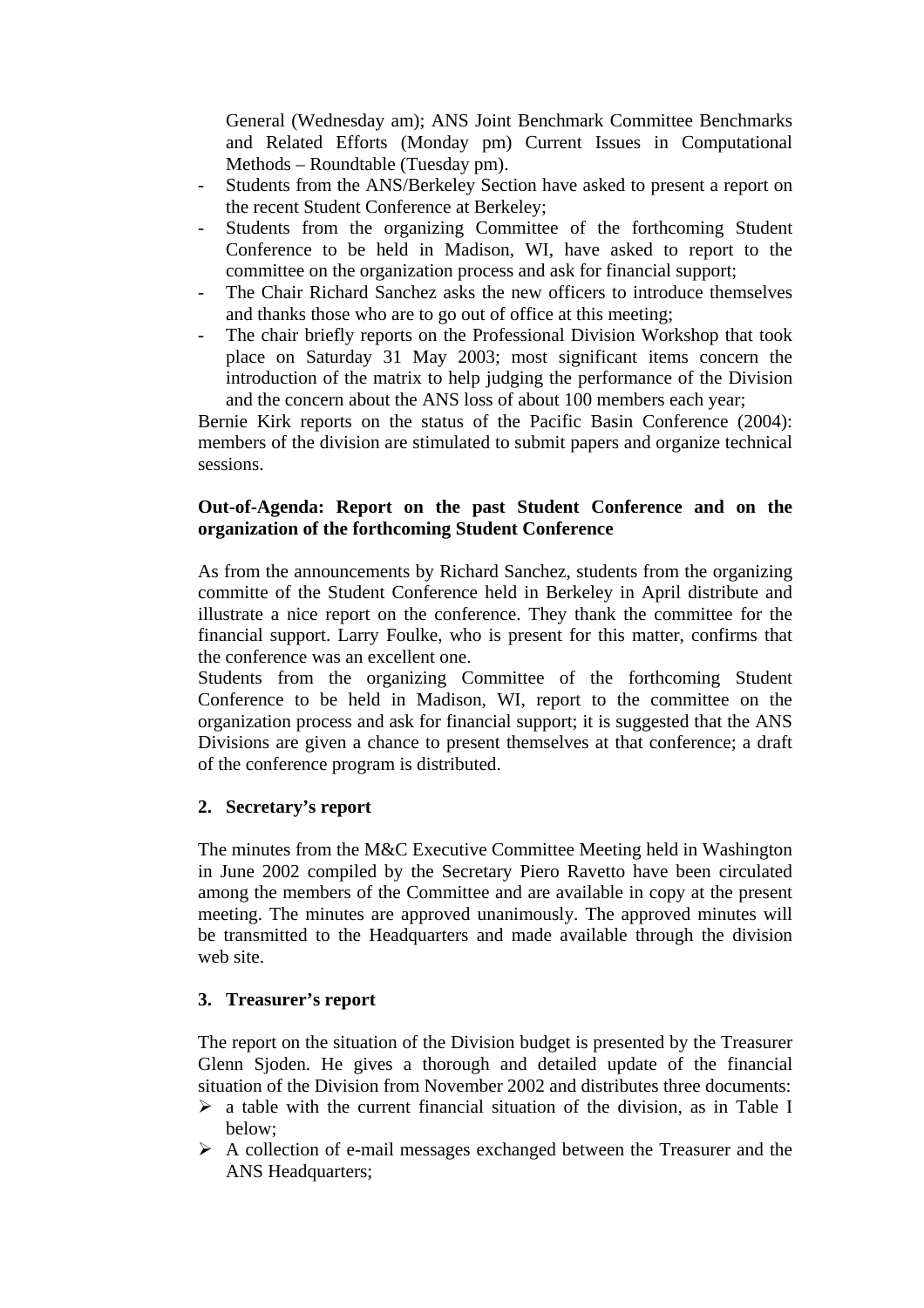$\triangleright$  The copy of the final budget verified by ANS; it must be observed that the ANS HQ have charged the Division twice an amount of \$ 1,600 for the past M&C Topical: the mistake has been recognized and it has been assured that the numbers will be fixed as soon as possible after the Annual Meeting; on the basis of this event, Glenn invites the in-coming Treasurer to pay special attention and care in checking the numbers when interacting with the ANS HQ.

To avoid any misunderstanding on this important issue, the Committee asks the Secretary to include in the minutes the text of the message by Glenn to ANS HQ on 05.29.03 and the answer by Christian Krapp on the same date.

From Glenn:

"*Dear Folks* 

*I am in the process of preparing my final statements for our upcoming M&C Executive Committee Meeting.* 

*Attached are budgets sent to me by your office regarding billing to the M&C Division Accounts.* 

*Please note in the left margins, comparing the files for the 2002 and 2003 years, M&C was CHARGED TWICE for \$ 1600 for support to the M&C Gatlinburg Meeting!* 

*Therefore, please correct the problem and reimburse M&C for this money as soon as possible. Also, please send me an updated statement, and please include all proceeds from the Gatlinburg meeting that should be credited to our account.*"

### From Christian Krapp:

"*Dear Mr, Sjoden:* 

*I have researched the duplicate charge.* 

*The charge from December was an accrual and the charge from January was a check. The January check was to reverse the December accrual but instead hit your statement a second time. A journal entry has been made to correct this and an adjusted copy of the M&C statement is attached to this email. Sorry for the confusion this may have caused you.* 

*Any funds due to the M&C division from the Gatlinburg meeting will be credited to your account when the funds are received at ANS headquarters. Unfortunately, funds due after a meeting is completed usually take a long time to be sent because the meeting organizers want to make sure that they have sufficient funds to pay any remaining of unforeseen bills related to the meeting. I hope this clears up any questions you have regarding your statement and have a safe trip to San Diego.* 

*Thanks* 

*Christian Krapp*"

The Treasurer illustrates two more points:

- $\triangleright$  The situation with the PSU Student Conference is finally clarified: PSU needs no money and, hence, the matter is closed;
- $\triangleright$  The interactions with the HQ are always strongly characterized by heavy bureaucracy and slowness, as demonstrated by the collection of messages produced by the Treasurer; the problem should be raised with the HQ, in order to look for suitable solutions to improve the situation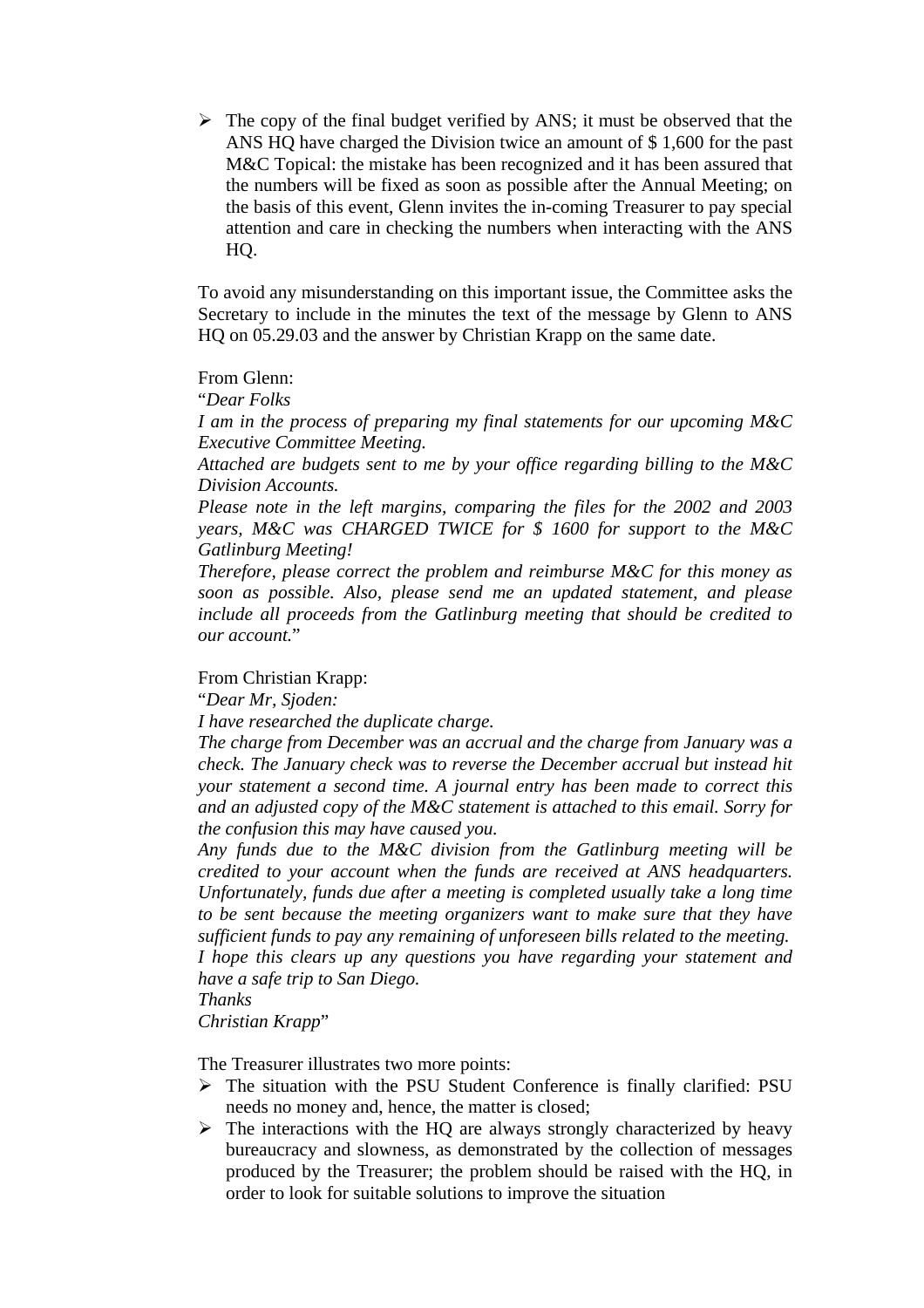| $1$ able $1 -$ Division imancial report $03/31/03$ |               |                  |
|----------------------------------------------------|---------------|------------------|
|                                                    | <b>Budget</b> | Actual           |
| <b>Budget funds</b>                                | 12 months     | 3 months         |
|                                                    | 2003          | 2003             |
| Carry forward from 2002                            | 18,956        | 18,956           |
| 2003 member allocation                             | 900           | 885              |
| Division income 2003                               | 4,000         | $\theta$         |
| <b>Total budget funds</b>                          | 23,856        | 19,841           |
|                                                    |               |                  |
| <b>Budget expenses</b>                             |               |                  |
| <b>Newsletters</b>                                 | 66            | $\boldsymbol{0}$ |
| Awards, plaques                                    | 850           | 101              |
| National meeting costs                             | 500           | $\overline{0}$   |
| Division officer expense                           | 50            | $\overline{0}$   |
| Student support                                    | 2,000         | $\theta$         |
| Scholarship/NEED funding                           | 1,000         | $1,000***$       |
| Other expenses                                     | 1,000         | $\overline{0}$   |
| <b>Total expenses</b>                              | 5,466         | 1,101            |
|                                                    |               |                  |
| <b>Excess of budget funds</b>                      | 18,390        | 18,740           |
| over expenses                                      |               |                  |

 $T = 11 T - D'$   $T' = 0$   $T = 11$ 

\* Pomraning Award plaque;

\*\*Dannel Scholarship Fund, annual support.

The Committee joins the Chair in thanking the Treasurer for his professionalism and for the excellent job he has carried out in the past year.

The Chair introduces for discussion the proposal for a final agreement with the Reactor Physics Division on the share of the profits coming from the Topical meetings sponsored by each Division and co-sponsored by the other Division. The text of the proposal, which is today submitted also to the RP Division, is the following:

"*ANS Reactor Physics Division and Mathematics & Computation Division agree to split the share of Division profits from bi-annual topical meetings, with 75% share going to the host Division and 25% to the co-sponsoring Division. This is to formally recognize the strong collaboration and cosponsorship of topical meetings between the two Divisions that has made our past topical meetings a success, and to continue to foster strong participation and support for our future bi-annual topical meetings.* 

*This agreement would not extend to other Division meetings, such as the Advances in Fuel Management meetings organized by Reactor Physics Division. Any profit sharing for these meetings would continue to be at the discretion of the local organizing committee.*"

The Committee approves the proposal, which will henceforth be enforced until a different decision is taken.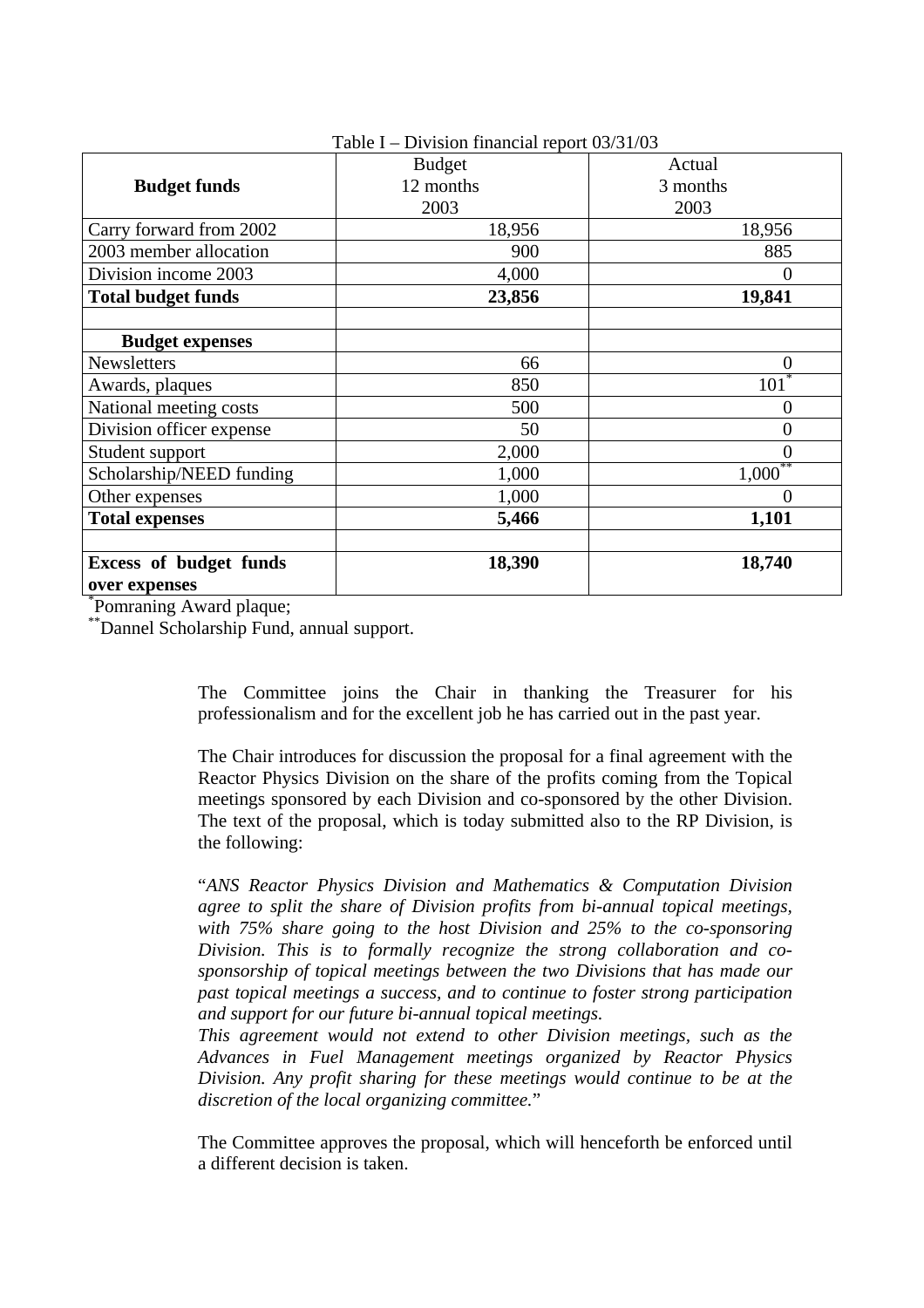# **4. Nominating Committee**

The Chair communicates the results of the elections:

- Vive Chair/Chair elect: Bernadette L. Kirk
- Secretary: Michael Scott McKinley
- Treasurer: William R. Martin
- Member of the Executive Committee: Jeffrey A. Favorite, Scott P. Palmtag, Farzad Rahnema.

Roger N. Blomquist is taking over in the position of Chair of the Division, while Richard Sanchez is becoming Chair of the Nominating Committee.

# **5. Honors and awards**

Paul Turinsky reports. He communicates that the Pomraning Award was granted posthumously to Jerry Pomraning and was given to his widow at the Gatlinburg meeting. The Outstanding Service Award was not granted at the Gatlinburg meeting, since no nominations were received. As the number of awards is used as a parameter for the evaluation of the performance of the Division, it is suggested to discuss the problem at the next meeting. Also it is suggested that Paul writes a note for the newsletter giving details on the nomination procedure and deadlines.

# **6. Publicity**

Todd Palmer is not present at the meeting. Richard communicates that the newsletter should have been forwarded electronically to the members of the Committee. He observes that the name of the actual Chair of the nominating committee should be corrected.

# **7. Program Committee Report**

Anil Prinja reports on the outcome of the meeting that took place earlier in the afternoon. He illustrates the situation of the forthcoming Winter meeting. He states the opportunity to have an updated list of reviewers for the national and topical meetings. Interested people in the Committee sign in.

A discussion is then held on the criteria that should be used for acceptance of papers submitted to meetings and on the whole reviewing process and its opportunity and validity, also in consideration of the fact that only a rather small number of papers are actually rejected. Another long-debated problem concerns the opportunity to review full papers rather than summaries for topical meetings. Since these problems come very often in discussion, it is believed that the question of the paper reviewing process should be brought up in the agenda of the next meeting.

# **8. M&C 2003 Topical Meeting. Final Report**

Yousry Azmy reports on the topical meeting held in Gatlinburg and he hands in a detailed report, where also the *lessons learned* are illustrated. A synthetic report is attached as appendix A to these minutes.

Ali observes that the best student paper award was presented at the banquet on Wednesday while student papers were also included in the program for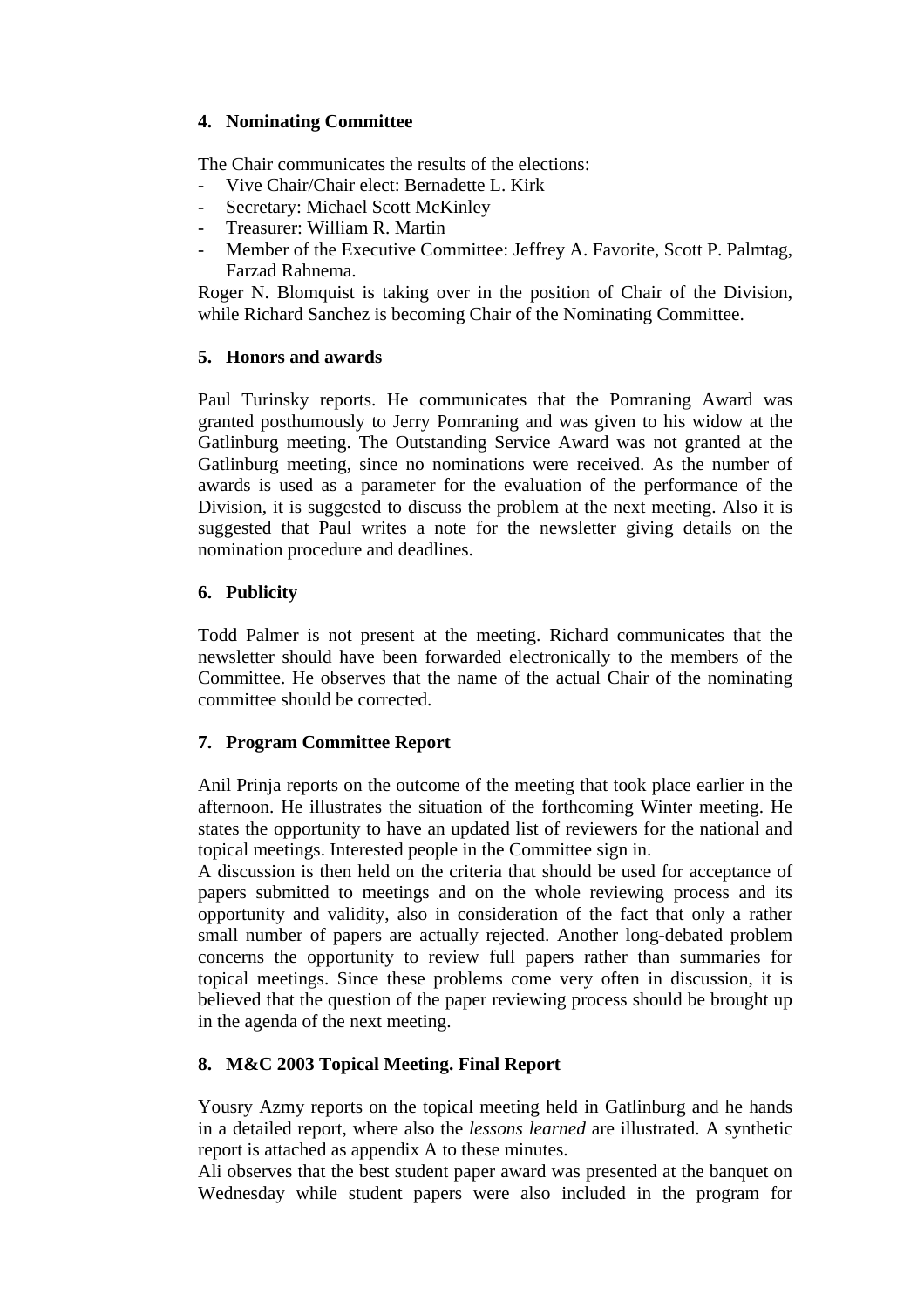Thursday. This fact might have suggested the idea that the choice had already been made before the paper presentation, which, by the way, is one of the elements to be taken into consideration for the judgement. It is believed that the Committee should discuss the matter and establish clear criteria for the best student paper award.

# **9. Standards**

Andy Smetana reports briefly on the topic and on the forthcoming meetings. A report by Andy is attached as Appendix B to these minutes.

### **10. Membership**

Madeline Feltus illustrates the situation of the membership of the Division. She suggests the opportunity to stimulate new potential members and, when possible, to contact members who have not renewed their membership. A list of unpaid members is distributed.

# **11. Benchmarks**

Barry Ganapol reports very briefly on the meeting of the Benchmark Committee held earlier in the day. Some report will be included in NN in the future.

### **12. Old Business**

There is no time to open a discussion on many important matters brought up in the previous meeting. However, Richard lists some important issues, which are still open and should be brought up in the forthcoming meeting:

- The amendments to the by-laws: Richard asks the in-coming Chair to keep the Committee set up in the previous Washington meeting;
- The duration of Committee Chairs;
- The Long Range Operations Plan;
- The guidelines for publications.

# **13. New Business**

Richard discusses the question of the matrix introduced by ANS to evaluate the performance of the divisions. The Professional Divisions Committee proposes to give the matrix evaluation, identifying each division's results, to the Board of Directors. During that meeting a question was raised on the suitability of including division's names in the report to the Board of Directors, because it was feared by some divisions' representatives that the Board could monitor closely the divisions with bad evaluations. Consequently divisions were required to approve or disapprove the PDC motion. The Division Executive Committee unanimously has no objections that the matrix evaluation, including the division name and results, is given to the ANS Board of Directors.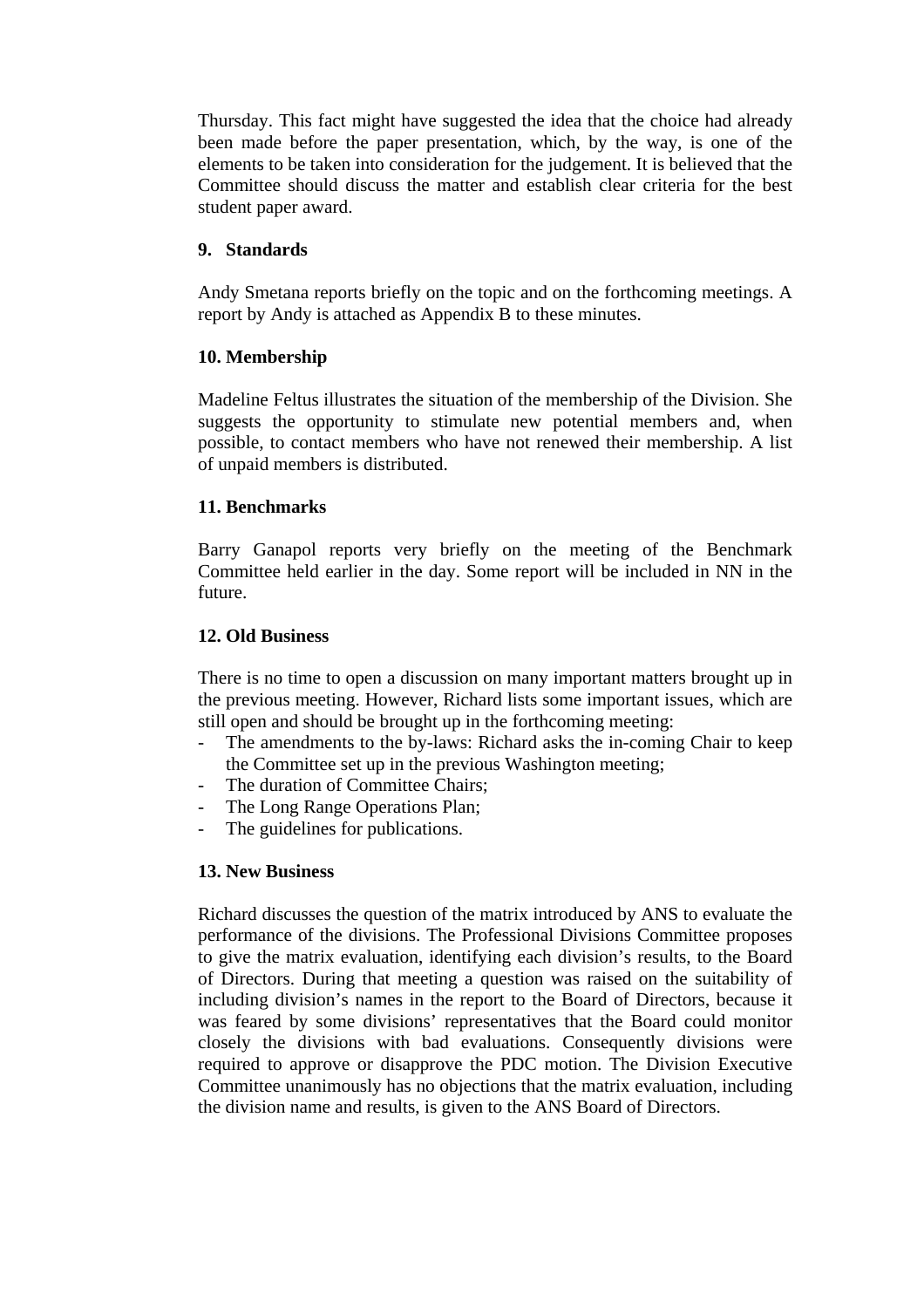Having concluded the discussion on all points in the Agenda, the Chair Richard Sanchez adjourns the meeting at 4:05 pm.

All the members of the Committee join in thanking Richard for his hard work as Chair and for his dedication to M&C Division.

Draft, 23 June 2003 P. Ravetto, Secretary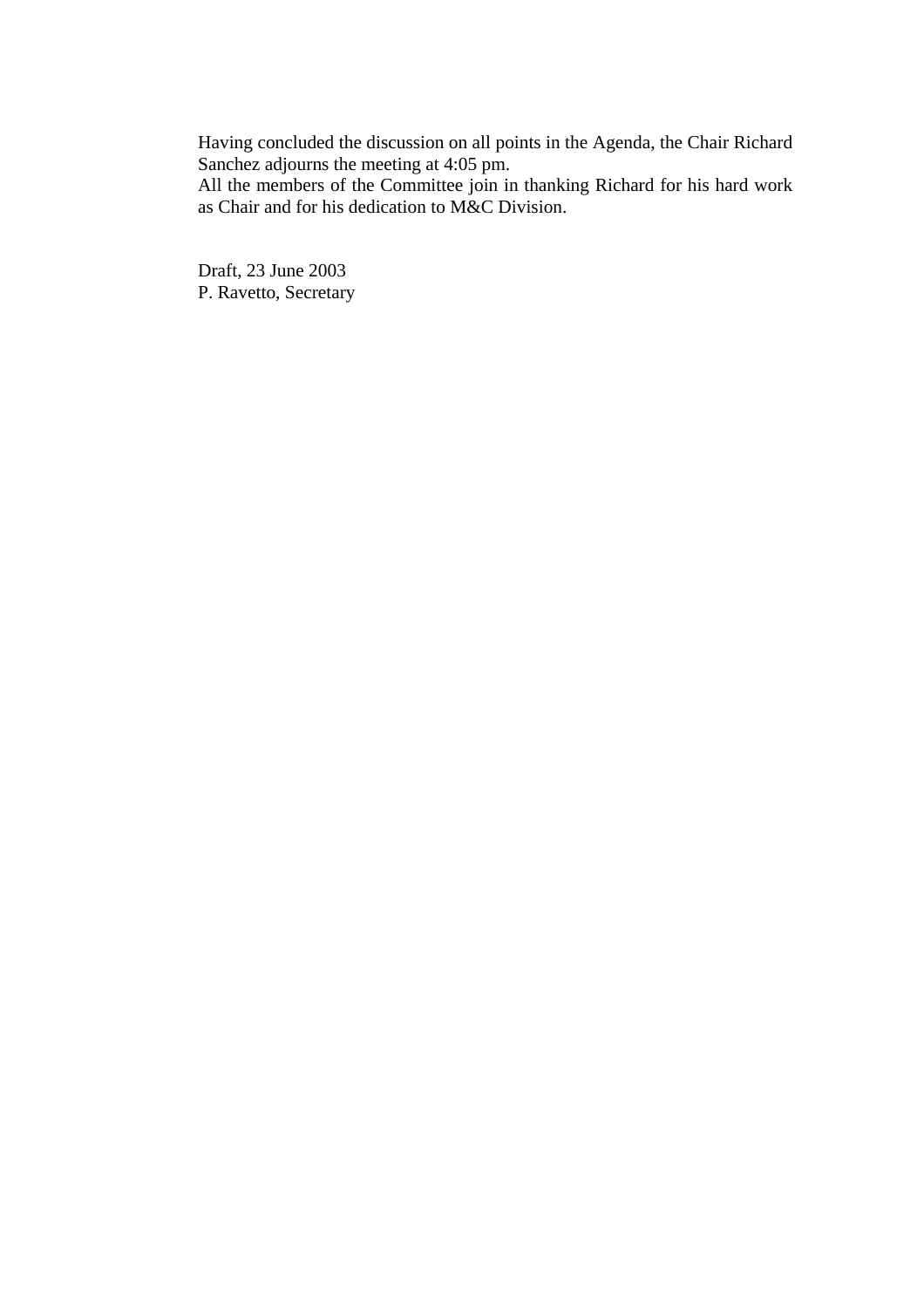# **Appendix A**

#### **Final Report on the ANS M&C 2003 Topical**  *Nuclear Mathematical & Computational Sciences: A Century in Review, A Century Anew* Yousry Y. Azmy

#### **Sponsors:**

- $\triangleright$  ANS Math & Comp, Reactor Phys, and Rad Protection & Shielding Divisions
- ¾ Oak Ridge/Knoxville Local Section of the ANS
- ¾ Radiation Safety Information Computational Center (RSICC)
- $\triangleright$  Nuclear Energy Agency (NEA)
- ¾ Canadian Nuclear Society
- ¾ Korean Nuclear Society

#### **Gelbard Review Lecture Series:**

- ¾ Each half-day of session (except Thursday afternoon) started with a lecture.
- $\triangleright$  Dedicated to the memory of Ely Gelbard in recognition of his contributions to our community and his active role as co-organizer of the lecture series.
- $\triangleright$  Each invited lecturer was introduced by a colleague who briefly reminisced on the life and career of Ely Gelbard.
- $\geq$  Lectures were videotaped; video/audio stream will be published on CD embedded in the corresponding PowerPoint presentation.
- $\triangleright$  While we are proud of the slate of invited lecturers we regret the lack of international participation; of the several potential international lecturers we contacted, only one was able to accept, but then apologized due to unforeseen circumstances.

#### $\div$  Sessions:

- $\geq 19$  regular sessions
- $\triangleright$  6 special sessions, two of which broken into session and a half each
- $\triangleright$  Panel session on software quality assurance and reliability
- ¾ Poste r session including oral briefing session in addition to the standard exhibit

#### **Papers:**

- $\blacktriangleright$  157 submitted
- $\geq 2$  withdrawn
- $\triangleright$  5 rejected
- $\geq 150$  accepted

#### **Reviews:**

- $\geq 127$  registered reviewers
- $\geq$  85 active reviewers participated in the review process
- $\geq$  396 reviews were completed as counted by votes

#### **Participation:**

- $\geq$  225 total registrants from 22 countries
- $\triangleright$  Included 35 students (registered free) from 6 countries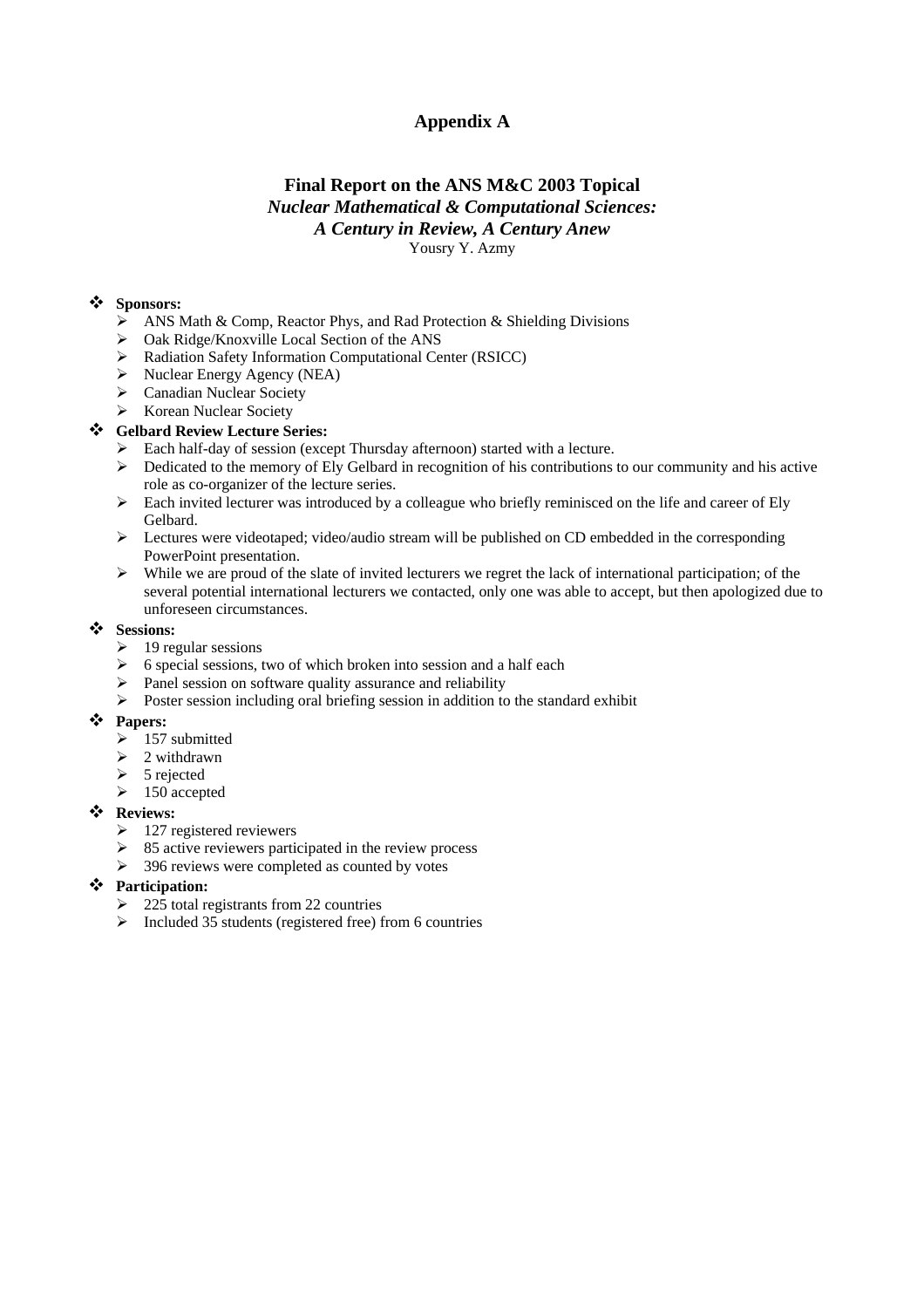#### **Other notable events:**

- ¾ A luncheon was held in honor of Dr. I. K. Abushumays, recently retired from BAPL.
- $\triangleright$  A dinner was held in celebration of RSICC's 40<sup>th</sup> Birthday; speakers included Betty Maskewitcz, former RSICC Director, and Dr. Alvin Weinberg, Nobel Laureate and former director of Oak Ridge National Laboratory.
- $\triangleright$  The conference banquet speaker was Joseph Salomon, Louver Museum, on the use of an ion beam accelerator to perform analysis on works of art
- ¾ The first *Gerald C. Pomraning Memorial Award* was presented posthumously to Prof. Gerry Pomraning; it was received by his widow, Mrs. Lucia Levermore.
- ¾ Results of the Best Student Paper competition:
	- $\checkmark$  First Prize, \$500: Jae H. Chang, Texas A&M University.
	- 9 Second Prize, \$200: Allen Toreja, Lawrence Livermore National Laboratory.
	- $\checkmark$  Third Prize, \$100: Doddy Kastanya, North Carolina State University.
- $\triangleright$  An RSICC Best Poster Award was organized and the winner Thomas A. Brunner, Sandia National Laboratories.
- $\triangleright$  Three members of the Technical Program Committee were recognized for completing the most reviews:
	- $\checkmark$  Charles Rombough, CTR Technical Services, Inc.
	- 9 John Hendricks, Los Alamos National Laboratory
	- $\checkmark$  Kostadin Ivanov, The Pennsylvania State University

#### **Lessons learned:**

- $\triangleright$  Set and enforce strict limit on page count  $\Rightarrow$  *Suggested* limit, and limit on PDF file size insufficient.
- Adding reference information on first page of each paper  $\Rightarrow$  Complete citation information self-contained.<br>  $\triangleright$  Collected abstracts in ASCII format to compile the book of abstracts  $\Rightarrow$  Set word count higher that anno
- Collected abstracts in ASCII format to compile the book of abstracts  $\Rightarrow$  Set word count higher that announced limit to account for hyphenation!
- $\triangleright$  Collected biographical sketches of speakers online, and distributed to session chairs prior to each session  $\Rightarrow$ Legible and better organized.
- $\triangleright$  Authors required to have a pre-registrant commit to present their paper, otherwise paper placed at the end of session  $\Rightarrow$  no gaps occurred in presentation sequences.
- ¾ Additional *food for thought*, some are detailed in the full report:
	- Concept of deadline: Initially announce absolute deadline as stick to it?
	- 9 Paper count: Should a new balance between paper count *vs* quality be sought?<br>
	9 Should M&C Div. *own* a website program to run future conferences?
	- Should M&C Div. *own* a website program to run future conferences?